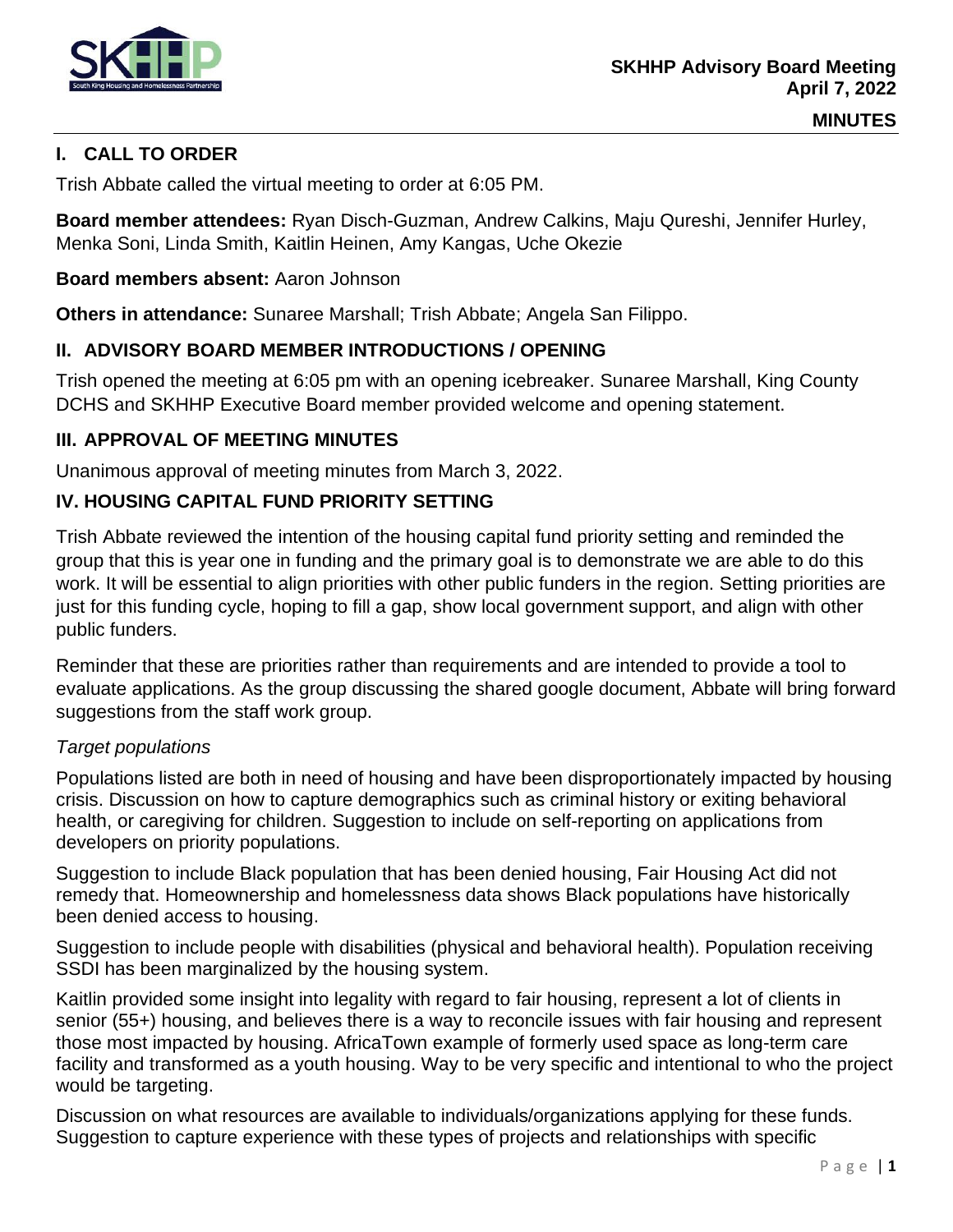populations. AfricaTown held listening sessions with community leaders and community support has led to the success of the project.

Clarification on single moms and parents, suggested edit to use non-gendered language and not to specify small children that would create discrepancy with families that have older/teenage children. Change language to caregivers.

Abbate brought up system-connected housing that may relate to criminal justice system, traditional healthcare, mental and behavioral health institutions and potential to use that phrase to more broadly capture target populations. Discussion on encompassing what we're looking for but would like to move away from system language. Suggestion to use boarder umbrella language that references populations that have historically been targeted by unfair housing or redlining.

Concern that from a housing equity and justice viewpoint, if we aren't naming specifically the target population in the process they will get left out. We need to address the historic inequities – Black folks have historically and continue to be disproportionately impacted.

Suggestion to include populations that have historically been denied housing as well as displaced. Importance of affordable housing and also addressing intentional displacement. Suggestion to include Indigenous and Pacific Islander groups.

Suggestion to include people that have been impacted by economic impacts of COVID-19 pandemic, not sure how to classify that segment.

Suggestion to think about people marginalized by systems and need to be inclusive of all people (example of Veterans). We cannot create equity if we aren't mindful of all of the populations that have been marginalized.

Suggestion to include young adult housing, foster young adults aging out of the system.

Suggestion to include students, especially those experiencing homelessness, reference to LIHI project in South Seattle focused on low income students.

## *Type of housing*

Discussion on whether we want to prioritize income threshold below 60% of area median income (AMI).

Concern that if we prioritize below 60% folks on the threshold will be priced out. Recommendation to leave as 60% AMI.

Discussion on the vast need at 0-30% AMI and folks experiencing homelessness. Hard to find developers that want to build 0-30% housing. Developers are going to build housing at the highest income level they can.

Recommendation to keep it at 60% but include language that emphasizes the need for housing at 0- 30% and somehow assign points or otherwise emphasize applications that address 0-30%.

#### *Amy Kangas joined at 7:00 pm*

Discussion on specific set asides at income levels and whether that is too prescriptive, maybe state something about mixed incomes between 0-60%. Example of MultiService Center Veteran's housing with service connected benefits, without those benefits they would be eligible but was part of the reason that they were ineligible.

Example working with seniors, the majority of seniors on social security don't qualify for housing because they don't meet the requirement to have income that is two times the amount of the rent. Reference to the King County nonprofit wage survey – majority of people working in the nonprofit sector are in the 40-60% range, lower end is where the higher need is but also acknowledge what is feasible for developers.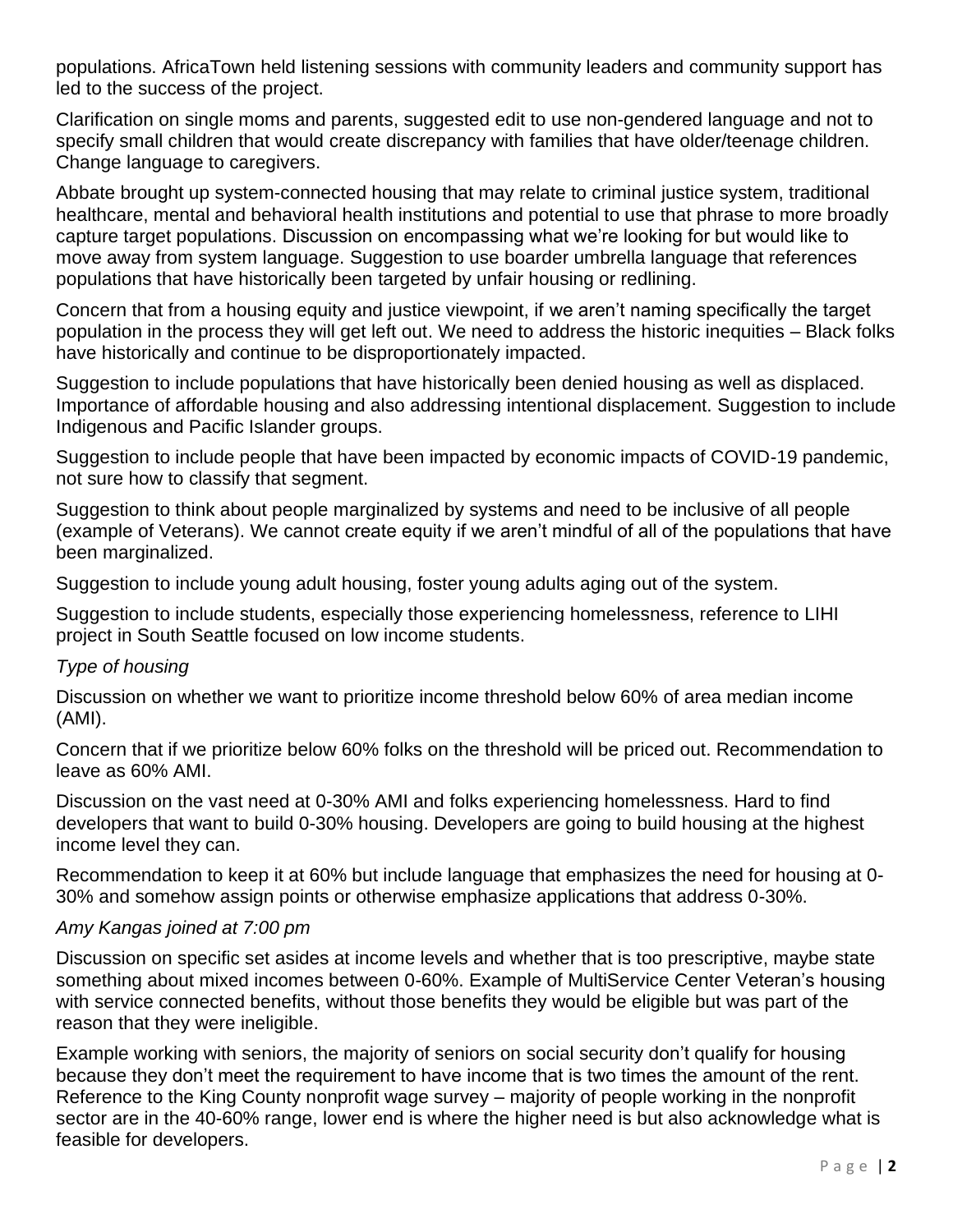Example of Belltown senior apartments – \$496 for studio, \$700ish for 1-bedroom, they only have to have 1.5 times the rent if they can demonstrate they have been able to make rent in the past, maybe there's a way to factor those considerations into the priorities.

Observation that nonprofit developers are more likely to reach deeper into 0-30% and offer services. For profit developers are going to be more in the 40-60% range.

Homeownership came up in staff work group, may be unlikely to be funded at 0-60% AMI. Recommendation to list homeownership as a priority type of housing, it will take lots of layers to reach below 60% AMI but it's not impossible.

## *Location*

Abbate suggested including a statement acknowledging goal for geographic distribution across all areas in SKHHP. Discussion on whether there should be priorities for projects near amenities/services. Suggestion to include current or emerging TOD sites.

# *Type of project*

Like the type of projects and local supports – gets at community connections and those that haven't necessarily received funding opportunities.

Discussion on the importance of preservation especially for housing that has affordability requirements that are about to expire, building new units doesn't help if existing units are exiting out of the system. Recommendation to include preservation.

Recommendation to demonstrate how they have engaged the community in construction/development of the project and experience with specific populations they are hoping to serve.

Discussion on local versus out of state developers and how to determine whether they have a relationship with the community or connection to community. Suggestion to start reaching out to community groups to do this in collaboration with us.

Suggestion to include a letter of support from community organizations, churches, community centers, or schools in the area where the development is proposed or serves the area where the development is proposed. Letter of community support as subset of demonstrated community engagement/connection.

Discussion on how to define community, how far away can the church be, can church in Auburn write a letter for project in Federal Way. Organization that serve or at least make an attempt to serve diverse group of the community.

Suggestion removing the priority focused on development cost.

Discussion on predevelopment versus construction phase. Staff work group cautioned around using funds for predevelopment may not be a good fit for this fund at this time when we are primarily focused on demonstrating success.

Leverage other public and private investments, and suggestion to include priority for project that already have funding committed.

# **V. EXECUTIVE BOARD LIASION REPORT OUT**

Dr. Linda Smith attended the March 18, 2022 SKHHP Executive Board meeting. Discussion included approval of Federal Legislative Priorities – increase access to affordable housing, establish safe parking program, direct funds to SKHHP housing capital fund. Kathleed Hosfeld presented on Community Land Trust project and history and how they have created housing. Also heard about permanent supportive housing in Tukwila. Interesting part of each project was developing relationships and partnering with organizations along with infusing government funding.